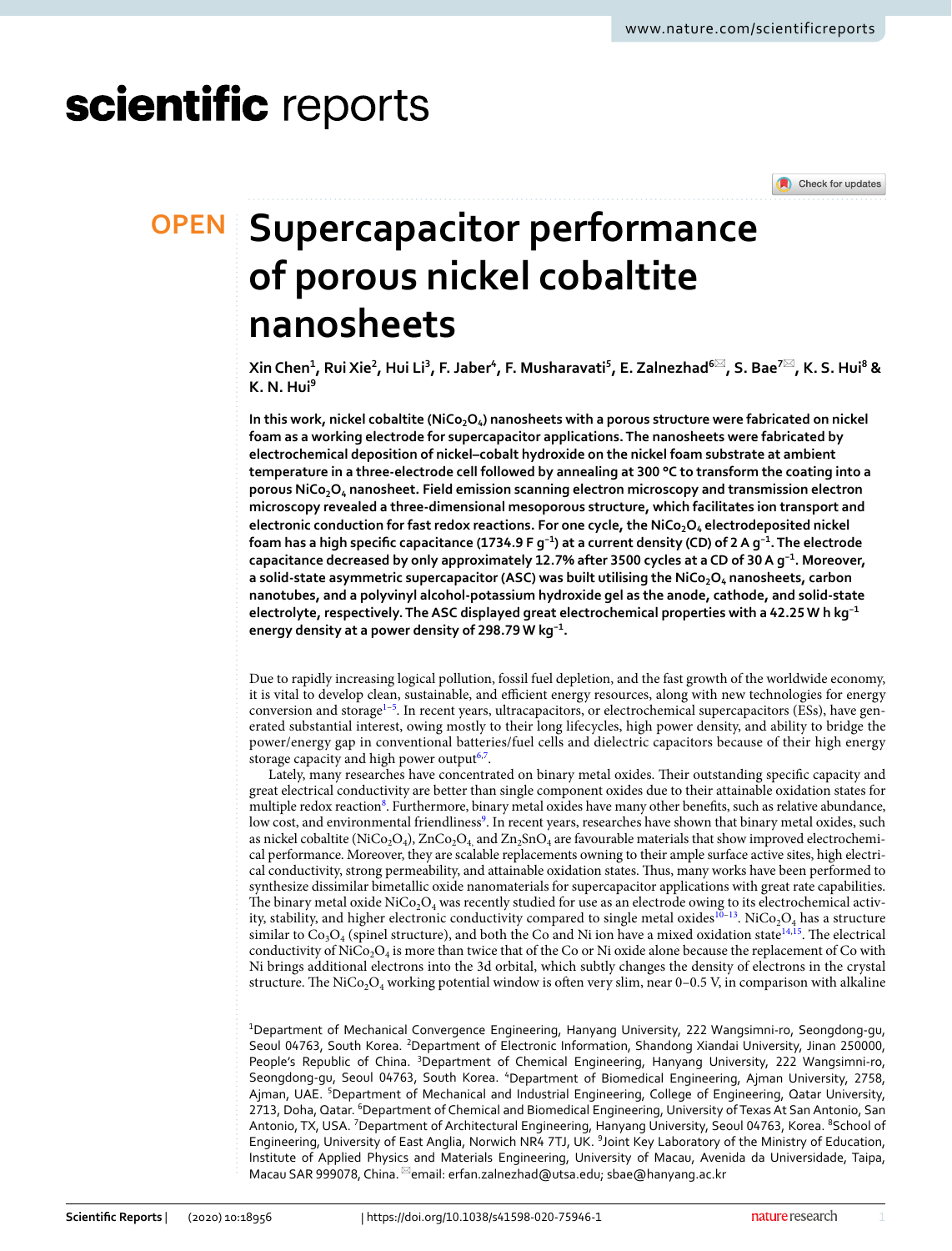

<span id="page-1-0"></span>**Figure 1.** Schematic illustration of porous  $\text{NiCo}_2\text{O}_4$  sheets synthesis.

solutions  $(Ag/AgCl)^{16-19}$  $(Ag/AgCl)^{16-19}$  $(Ag/AgCl)^{16-19}$ . It has been proved that the introduction of graphene can effectively enhance the total capacitance and stability, primarily because graphene can withstand the basic structures of polyaniline and evade mechanical deformation in the redox process<sup>[20](#page-11-12)</sup>. Therefore, ternary composites with carbon nanomaterials, using transition metal oxides and polymers, have been studied and showed an enhancement in the electrochemical performance that open a new fabrication pathway for next generation high-performance electrochemical electrodes<sup>[21](#page-11-13)</sup>. Ternary CuCo<sub>2</sub>S<sub>4</sub> is well known as an electrode material for electrochemical capacitors because of its synergistic effects, high conductivity, and low cost. The supercapacitive performance of  $\rm CuCo_2S_4$  electrodes for electrochemical capacitors was investigated by Xu et al. In their study, thin layers of CuCo<sub>2</sub>S<sub>4</sub> were deposited on conductive substrates, and the results showed better properties than single crystal CuCo<sub>2</sub>S<sub>4</sub><sup>[22](#page-11-14)</sup> .

Electrodeposition has been utilised for different applications, such as microelectronics and energy conversion. Because of the need for enhanced performance and device miniaturization, nuanced control of the growth process is needed; electrochemical deposition is a technique that can fulfil those requirements $^{\scriptstyle 23}$  $^{\scriptstyle 23}$  $^{\scriptstyle 23}$ .

Chen et al. successfully deposited Ni–Co–S nanosheet arrays on carbon fibres through one-step electrodeposition of the ternary sulfides to provide an effective and facile approach for large scale applications, which was a significant advantage compared to other multistep synthesis techniques. They found that the Ni–Co–S–4 interconnected nanosheet exhibits the best electrochemical performance as a supercapacitor electrode<sup>[24](#page-11-16)</sup>.

One effective method of enlarging the potential window of the NiCo<sub>2</sub>O<sub>4</sub> electrode to attain a high energy density is the utilisation of asymmetric devices<sup>[16,](#page-11-10)25-[27](#page-11-18)</sup>. For example, Yedluri et al. fabricated chain-like  $\rm NiCo_2O_4/$  $\rm NiCo_2O_4$  nanofile arrays using a facile hydrothermal and thermal decomposition approach and reported a specific capacitance of 2312 F g−1 at a current density (CD) of 2 mA cm−[228](#page-11-19). They also studied the electrochemical performance of NiCo<sub>2</sub>O<sub>4</sub>@NiCo<sub>2</sub>O<sub>4</sub> composite nanoplates and NiCo<sub>2</sub>O<sub>4</sub> nanoplates decorated with NiMoO<sub>4</sub> honeycombs for high performance supercapacitor applications<sup>[29](#page-11-20),[30](#page-11-21)</sup>. Herein, we developed a solid asymmetric supercapacitor with a pre-synthesised NiCo $_2$ O<sub>4</sub> mesoporous electrode without binders, where a nickel foam (with high conductivity) was selected as a current collector, and the  $\rm{NiCo_2O_4}$  provided a large surface area along with a unique mesoporous nanostructure. Our sample delivered a specific capacitance of 1734.9 F g−1 at a 2 A g−1 CD with a retention rate of 87.3% at a 30 A g<sup>-1</sup> CD for 3500 cycles. Furthermore, the application of a NiCo<sub>2</sub>O<sub>4</sub>-based binder-free electrode to a solid asymmetric supercapacitor resulted in a 42.25 W h kg−1 energy density at a power density of 298.79 W kg<sup>-[1](#page-1-0)</sup> (Fig. 1).

### **Results and discussion**

Figure [2](#page-2-0) depicts SEM images of NiCo-LDH and NiCo<sub>2</sub>O<sub>4</sub>. The images show that a smooth, uniform array of  $\rm NiCo_2O_4$  nanosheets is grown on the nickel foam surface, and the nanosheets are interlaced to form a mesoporous structure. Figure [2](#page-2-0) (a) shows that the NiCo-LDH possesses an interconnected nanosheet microstructure. Fig-ure [2\(](#page-2-0)b, c) shows SEM images of NiCo<sub>2</sub>O<sub>4</sub>. These nanosheets, which are several hundred nanometers in size, have a porous structure that is intercrossed, which contains electroactive surface sites and plentiful vacancies $^{31-33}$  $^{31-33}$  $^{31-33}$ .

The products were further examined by X-ray diffraction (XRD) analysis. Figure [3](#page-2-1) depicts the XRD pattern of the NiCo<sub>2</sub>O<sub>4</sub> nanosheets deposited on the Ni foam. The peaks (from the (111), (200), and (220) planes, respectively) at 44.7°, 52.1°, and 76.5°, denoted by asterisks, are created from the nickel foam. The peaks at 18.9°, 36.6°, 59.1°, and 64.9° can be clearly observed and are well indexed to the (111), (311), (511), and (440) planes, respectively, belonging to  $\rm{NiCo_2O_4}$  (JCPDS Card No. 20-0781)<sup>[34](#page-11-24),[35](#page-11-25)</sup>.

Transmission electron microscopy (TEM) measurements were performed to further investigate the structure of the synthesised NiCo<sub>2</sub>O<sub>4</sub> nanosheets, as shown in Fig. [4.](#page-3-0) Figure [4](#page-3-0)(a, b) shows a NiCo<sub>2</sub>O<sub>4</sub> nanosheet with a folding, silk-like morphology and transparent features, indicating its interconnected nature. Due to the significant difference between the lateral size and thickness, bending and crumpling are clearly observed. The spacing between adjacent fringes is ~ 0.29 nm, which is close to the theoretical interplane spacing of spinel  $\rm NiCo_2O_4$  (311) planes. Thus, the interconnected nanosheets are composed of 1–3 layers of NiCo<sub>2</sub>O<sub>4</sub> atomic sheets. The selected area electron diffraction (SAED) pattern (Fig. [4](#page-3-0) (c)) presents distinct diffraction rings, indicating polycrystalline characteristics. Furthermore, several interparticle mesopores, with sizes ranging from 1 to 3 nm, in these interconnected nanosheets can be evidently seen (Fig. [4](#page-3-0) (a,b)). It is believed that the mesoporous structures in nanosheets are imperative in facilitating the electrolytes' mass transport within the electrodes for double-layer

2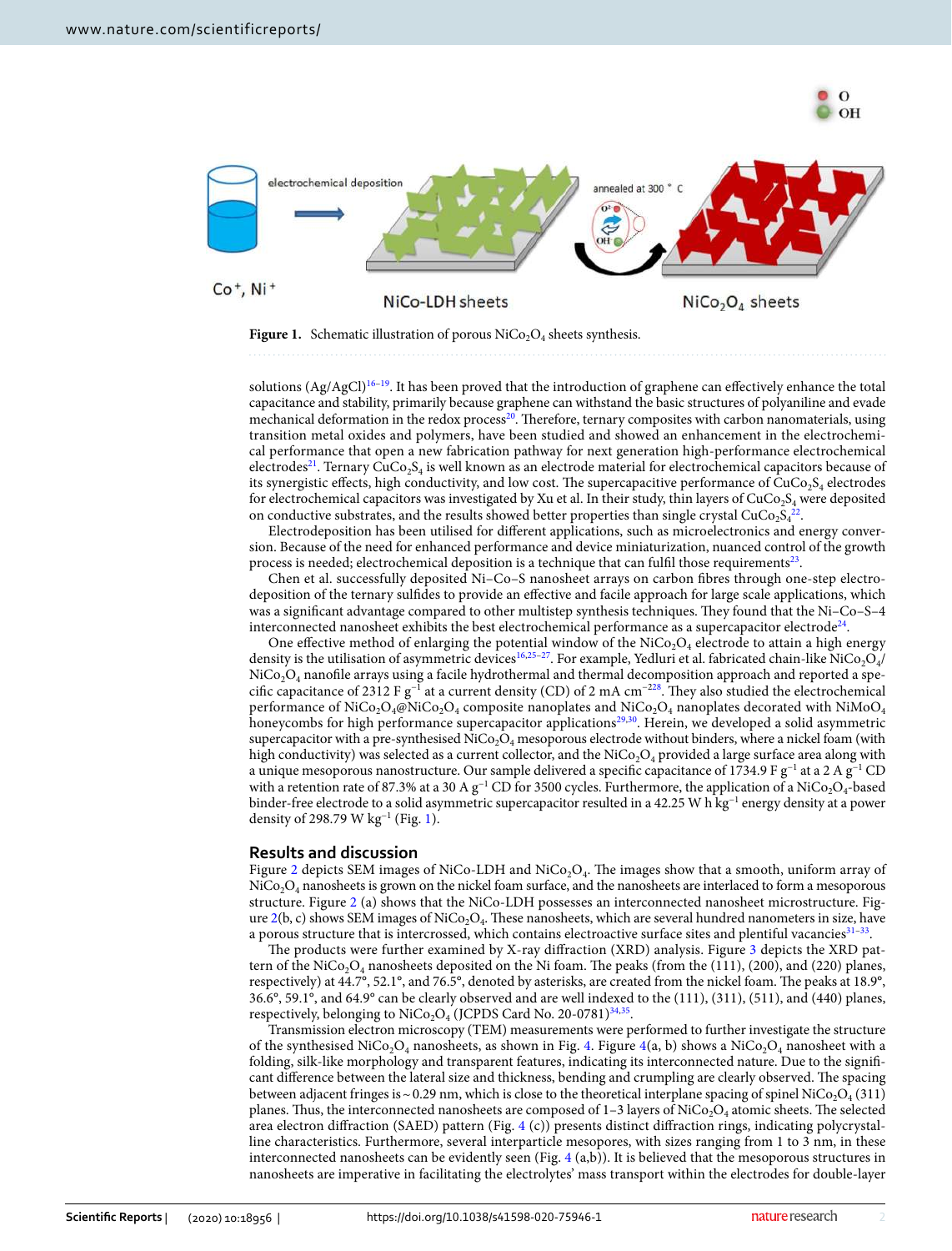

<span id="page-2-0"></span>**Figure 2.** FESEM images of (**a**) Ni foam covered by the bimetallic (Ni, Co) hydroxide precursor, and (**b**, **c**) the derived  $NiCo<sub>2</sub>O<sub>4</sub>$  1 interconnected sheets.



<span id="page-2-1"></span>**Figure 3.** XRD pattern of  $NiCo<sub>2</sub>O<sub>4</sub>$ .

charging/discharging and quick redox reactions<sup>[8](#page-11-4)</sup>. The porous structure also significantly increases the contact area of electrolyte/electrode, and consequently enhances the electrochemical performance $9-15$  $9-15$ . To show the advantages of this architecture, the interconnected mesoporous NiCo<sub>2</sub>O<sub>4</sub> nanosheets with hybrid structure fabricated on Ni foam was directly applied as an electrode for a supercapacitor. Figure [4](#page-3-0)(d) show the energy dispersive X-ray spectroscopy (EDS) analysis of the NiCo<sub>2</sub>O<sub>4</sub> sample; Co, Ni, and O are detected. This result confirms the chemical composition of the  $\rm NiCo_2O_4$  structure.

X-ray photoelectron spectroscopy (XPS) tests, along with the corresponding fitting results are shown in Fig. [5.](#page-4-0) Gaussian fitting method was used to best fit the Ni 2p and Co 2p (with two spin–orbit doublets for each), characteristic of Ni<sup>2+</sup> and Ni<sup>3+</sup> and Co<sup>2+</sup> and Co<sup>3+</sup>, respectively and two shake-up satellite (indicated as "Sat.") for both Ni 2p and Co 2. These data show that the surface of the as-prepared NiCo<sub>2</sub>O<sub>4</sub> contains Co<sup>2+</sup>, Co<sup>3+</sup>, Ni<sup>2+</sup>, and Ni<sup>3+</sup>. where the atomic ratio of Co to Ni elements is *ca.* 2.2:1, which is close to that in the precursor electrolyte.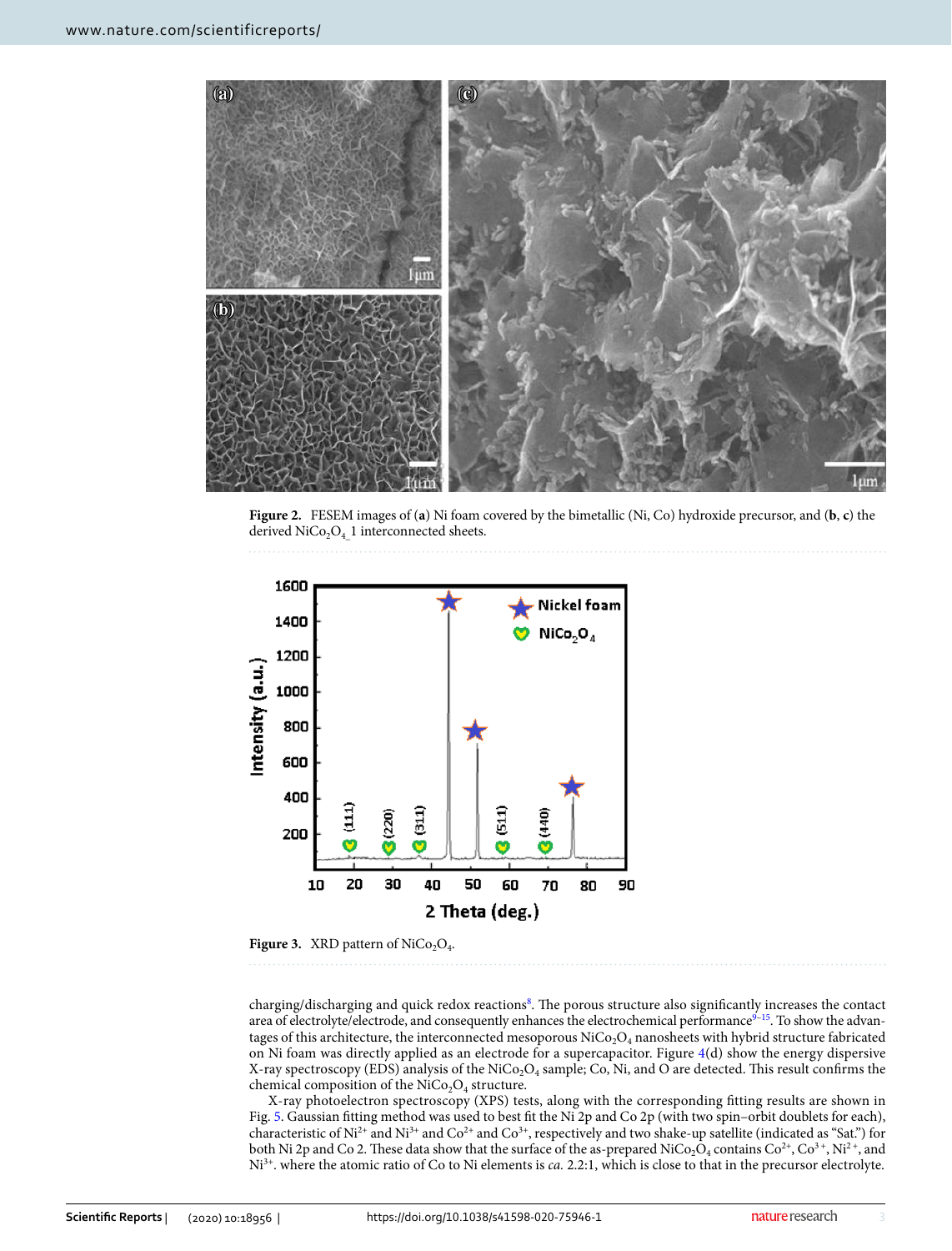



Co Ka1

Ni Ka1

O Ka1

<span id="page-3-0"></span>**Figure 4.** (a) TEM image and (b) HRTEM image of an individual NiCo<sub>2</sub>O<sub>4</sub> nanosheet, along with (c) the SAED pattern (inset), and (**d**) the corresponding EDS mapping results.

Nitrogen adsorption/desorption measurements were utilised to examine the porosity and BET surface area and of samples. All the  $\rm N_2$  adsorption/desorption isotherms in Fig. [6](#page-4-1) exhibit a typical IV isotherm with a hysteresis loop in the  $P/P_0$  range of 0.25–1.0, suggesting the materials have a mesoporous structure. These curves were based on the IUPAC classification of type IV isotherms with loop hysteresis. The specific surface area calculated for the nanocomposite created in the current density of -6.0 mA/cm<sup>2</sup> were 40.2 m<sup>2</sup>/g. The resulting structure had several advantages in electrochemical supercapacitors. Interconnected  $\rm{NiCo_2O_4}$  sheets grown directly on

4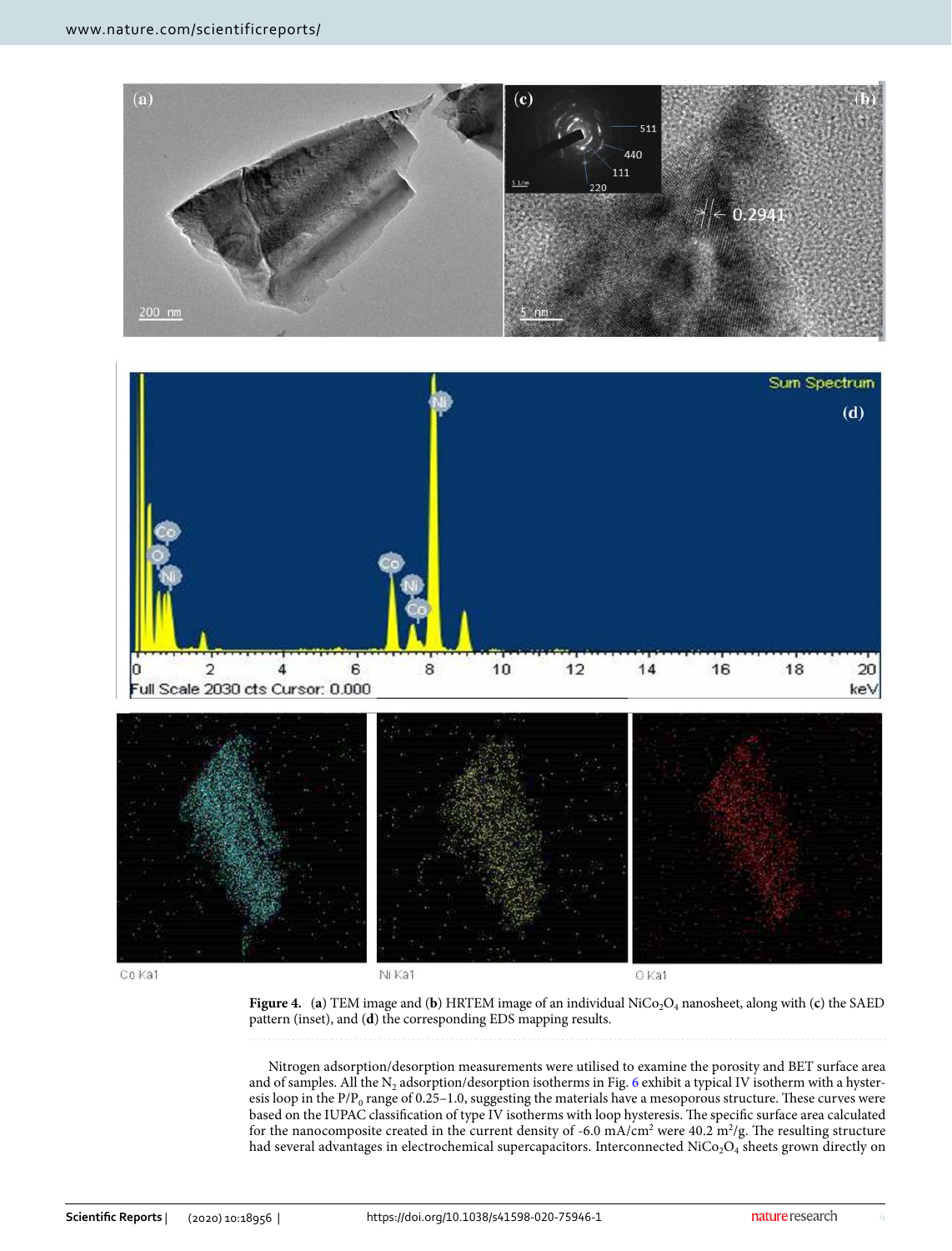

Binding Energy [eV]

<span id="page-4-0"></span>**Figure 5.** High-resolution XPS spectra of Ni 2p and Co 2p.



<span id="page-4-1"></span>**Figure 6.** Nitrogen adsorption and desorption isotherms for the  $\text{NiCo}_2\text{O}_4$  sheets.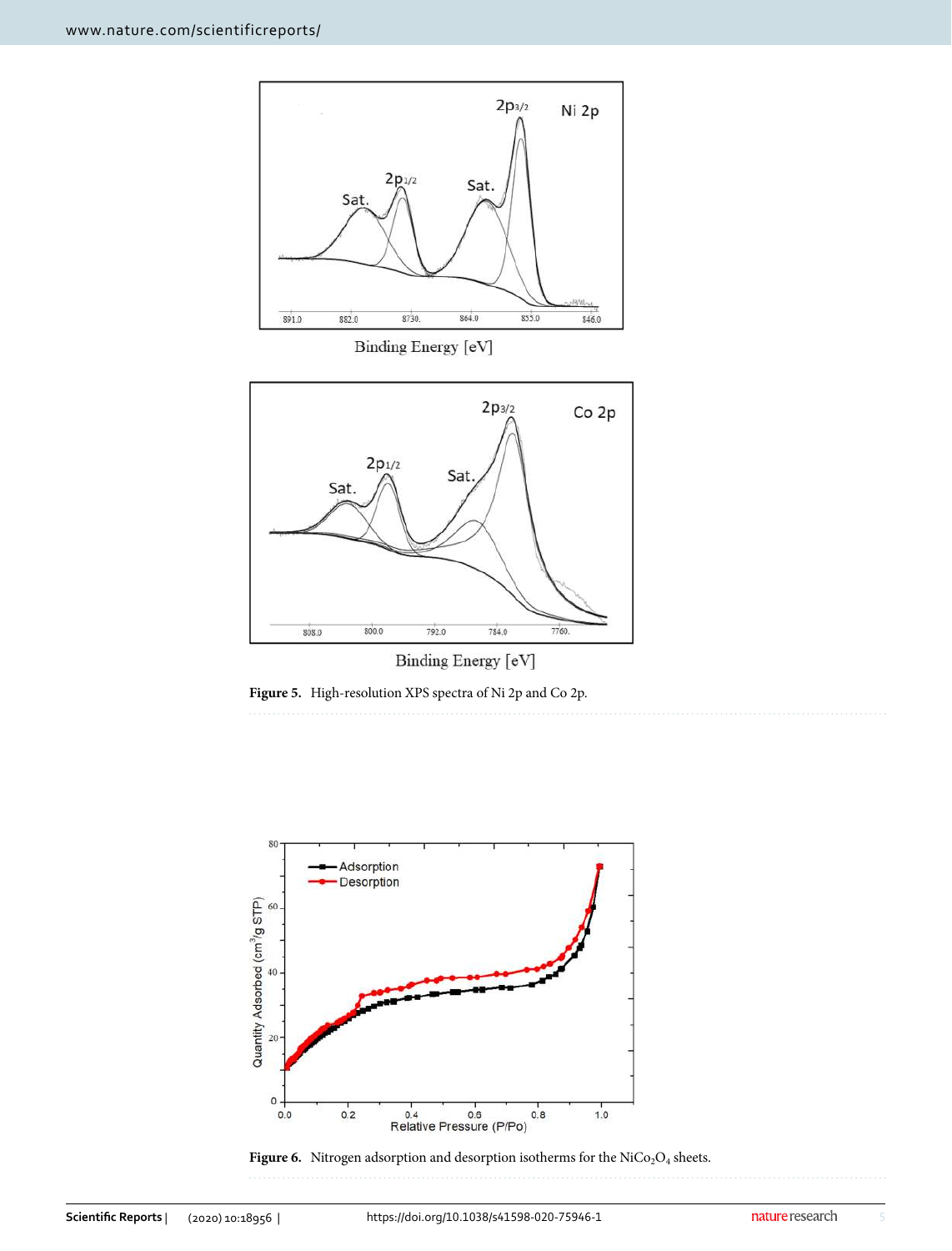the nickel foam using electrochemical deposition method provided an integrated and orderly electrode that facilitated the transport of ion and electrons, thereby reducing the electrode resistance.

Figure [7\(](#page-6-0)a) shows the cyclic voltammetry (CV) curves of  $\mathrm{NiCo}_2\mathrm{O}_4$  with different numbers of electrodeposition cycles at 5 mV s−1. The NiCo2O4\_1 electrode demonstrates higher peak currents and larger integrated areas compared with the NiCo<sub>2</sub>O<sub>4</sub>\_2, NiCo<sub>2</sub>O<sub>4</sub>\_4, and NiCo<sub>2</sub>O<sub>4</sub>\_6 electrodes. Further, the properties of NiCo<sub>2</sub>O<sub>4</sub>\_1</sub> shown in Fig. [7\(](#page-6-0)b) indicate better electrochemical capacity than those of  $Co_3O_4$  and NiO. Figure [7](#page-6-0)(c) shows the CV curves of the NiCo<sub>2</sub>O<sub>4</sub> electrode at scan rates from 5 to 100 mV s<sup>−1</sup> with a 0–0.6 V potential window (vs. HgCl reference electrode). Even at a relatively high scan rate, a couple of redox peaks are evident, a battery characteristic signifying quick kinetics<sup>[16](#page-11-10)</sup>. The current response enhanced with increasing sweep rate without noticeable alteration in the trend of the CV curves. Furthermore, these peaks are attributed primarily to the faradaic redox reactions involving M–O–OH/M–O (where M signifies Co or Ni)<sup>[36](#page-11-26)</sup>. Figure [7](#page-6-0)(d, e) presents the galvanostatic charge–discharge (GCD) measurements of  $Co<sub>3</sub>O<sub>4</sub>$ , NiO, and NiCo<sub>2</sub>O<sub>4</sub> 1 with different numbers of electrodeposition cycles at  $2$  A g<sup>-1</sup> from 0 to 0.55 V. Among the samples, NiCo<sub>2</sub>O<sub>4</sub> 1 had the best charge–discharge properties. The GCD curves at various CDs are demonstrated in Fig. [7](#page-6-0) (f). These CD curves are nonlinear, indicating typical battery-type capacitive behaviour<sup>[37](#page-11-27)[,38](#page-11-28)</sup>. These results confirm that the NiCo<sub>2</sub>O<sub>4</sub>\_1 electrode had a much higher specific capacitance than the  $\rm NiCo_2O_4$  electrodes with more deposition cycles. The remarkable electrochemical performance of the  $\text{NiCo}_2\text{O}_4$  electrode could be attributed to the excellent adhesion to the nickel foam substrate, with a large surface area and electrical connection of the active material to the current collector to ensure effective accessibility of the electrolyte ions and electrons.

Equation 1 defines a numerical calculation of specific capacitance during current density characterization<sup>[39](#page-12-0)</sup>:

$$
C = \frac{I\Delta t}{m\Delta V} \tag{1}
$$

where *m, I,* Δ*V*, Δ*t,* and C are the active materials mass, discharge current, drop in potential, total discharge time, and specific capacitance, respectively.

Figure [8](#page-7-0) (a) shows the specific capacitance of NiCo<sub>2</sub>O<sub>4</sub> with different numbers of electrodeposition cycles at different current densities. NiCo<sub>2</sub>O<sub>4</sub>\_1 shows a superior specific capacitance. Figure [8](#page-7-0) (b) shows the specific capacitance of NiCo<sub>2</sub>O<sub>4–</sub>1, NiO, and Co<sub>3</sub>O<sub>4</sub>, and the NiCo<sub>2</sub>O<sub>4–</sub>1 nanosheet electrode shows excellent capacitance values of 1734.9, 1590.5, 1514.7, 1391.3, 1302.4, and 1201.8 F g<sup>-1</sup> at CDs of 2, 6, 10, 20, 30, and 50 A g<sup>-1</sup>, respectively. This shows that when the charge–discharge rate increases from 2 to 50 A g−1, around 87.3% of the capacitance is retained.

Electrochemical impedance spectroscopy (EIS) tests were carried out to examine the ion transport properties of the synthesised materials in the 0.01 Hz–100 kHz frequency range. Figure [9](#page-8-0) shows the EIS results for the  $\rm NiCo_2O_4$ <sub>—</sub> $n$  ( $n=1,2,4,$  and 6), NiO, and Co<sub>3</sub>O<sub>4</sub> materials. The Nyquist plots of the electrodes contain straight and semicircular curves in the low and high frequency regions, respectively<sup>[40–](#page-12-1)[43](#page-12-2)</sup>. The intercept of  $Z_0$  (the real axis) with the semicircle, in the high-frequency region, is identical to *R*<sup>s</sup> (the internal resistance), which comprises of the ohmic resistance of the active materials, the resistance of the electrolyte, and the contact resistance at the interface of the active material/nickel foam. The internal resistance values of the NiCo<sub>2</sub>O<sub>4</sub> 1, NiO, and Co<sub>3</sub>O<sub>4</sub> electrodes were 0.35, 0.22, and 1.58 Ω, respectively. The semicircle represents  $C_{\rm d}$  (the double-layer capacitance), which is related to the surface properties of the electrode, and the semicircle diameter indicates  $R_{\rm ct}$  (the charge transfer resistance), which is related to the corresponding faradaic reactions at the interface of the electrode–electrolyte. On the contrary, the slope of the curves in the low frequency region signifies the Warburg resistance, which is related to the diffusion of the electrolyte in the electrodes. It is known that the electrochemical performance of supercapacitors can be effectively enhanced by reducing this resistance. Based on the results of GCD, an extraordinary specific capacitance of 1734.5 F g<sup>-1</sup> was obtained at a current density of 2 A g<sup>-1</sup>. The CV curves of NiCo<sub>2</sub>O<sub>4</sub> with different numbers of electrodeposition cycles at 5 mV s<sup>−1</sup> are given in Fig. [9](#page-8-0)(a). The NiCo<sub>2</sub>O<sub>4</sub><sup>-1</sup> electrode demonstrates higher peak currents and larger integrated areas compared with the  $NiCo<sub>2</sub>O<sub>4</sub>$ -2,  $NiCo<sub>2</sub>O<sub>4</sub>$ , and NiCo<sub>2</sub>O<sub>4</sub>\_6 electrodes. The internal resistance of the NiCo<sub>2</sub>O<sub>4</sub>\_1 electrode was only 0.35 Ω. These results indicate that  $NiCo<sub>2</sub>O<sub>4</sub>$  electrode has good electrochemical performance.

The cycle life performance of NiCo<sub>2</sub>O<sub>4</sub> at a CD of 30 A g<sup>-1</sup> for 3500 cycles is presented in Fig. [10](#page-8-1). The NiCo<sub>2</sub>O<sub>4</sub> deposited on the nickel foam electrode shows steady cycling stability. From the calculation for the discharge curves, an approximate decrease of only 12.7% in the specific capacitance value after 3500 cycles is obtained. At low current densities, some side reactions occurred during the electrochemical redox reaction, leading to incomplete discharge. As the current density increased, the charge and discharge time decreased. The electrochemical process was mainly affected by the electric double layer, so the Coulomb efficiency increased as well<sup>[9](#page-11-5)</sup>. Given the superior electrochemical behaviour of the  $\rm NiCo_2O_4$  electrode, it is the best choice for use in electrochemical supercapacitors characterised by both excellent rate capability and long cycle life.

Furthermore, to study the practical performance of the synthesised electrode in this work, asymmetric supercapacitors (ASCs) were assembled, in which carbon nanotubes (CNTs) and  $\rm NiCo_2O_4$  were the cathode and anode, respectively, with a polyvinyl alcohol-KOH gel polymer electrolyte. Figure [11\(](#page-9-0)a) displays the CV curves of the anode and cathode at 5–100 mV s<sup>-1</sup> scan rates. Figure [12\(](#page-10-0)b) indicates that the NiCo<sub>2</sub>O<sub>4</sub> and CNT electrodes operate in voltage ranges of 0.0–0.6 V and – 1.0 to 0.0 V, respectively. Consequently, the NiCo<sub>2</sub>O<sub>4</sub>/CNT ASC can operate in a 1.6 V voltage range<sup>[12](#page-11-29)</sup>. As the scan rate increases from 5 to 100 mV s<sup>−1</sup>, the shape of the CV curve does not change, indicating that the device has good and rapid charge–discharge properties. The charge–discharge behaviour of the device is depicted in Fig. [11\(](#page-9-0)b). These charge–discharge curves are nonlinear, indicating battery-type capacitive behaviour. Equations [2](#page-7-1) and [3](#page-7-2) were used to further investigate the excellent rate capability and high capacitance to evaluate the performance indicators of specific power density (*P*) and specific energy density  $(E)$  from the discharge curves<sup>[13,](#page-11-7)44-[47](#page-12-4)</sup>.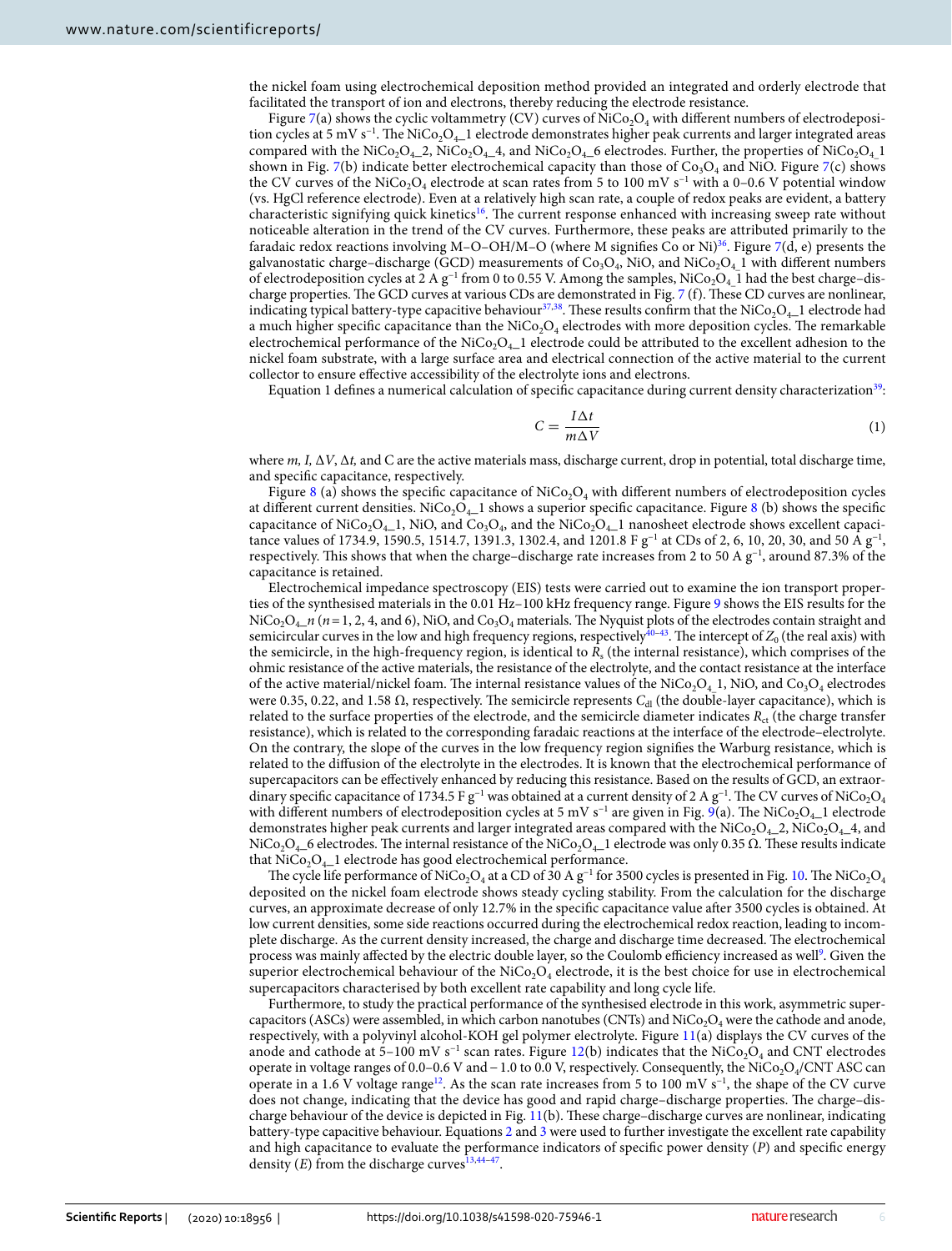

<span id="page-6-0"></span>**Figure 7.** CV curves of (**a**) NiCo<sub>2</sub>O<sub>4</sub> with different numbers of electrodeposition cycles at 5 mV s<sup>-1</sup>; (**b**) NiCo<sub>2</sub>O<sub>4</sub>, Co<sub>3</sub>O<sub>4</sub>, and NiO as the electrode material at 30 mV s<sup>-1</sup>; and (**c**) NiCo<sub>2</sub>O<sub>4</sub> at different scan rates. GCD curves of (**d**) NiCo<sub>2</sub>O<sub>4</sub> with different numbers of electrodeposition cycles at 2 A g<sup>−1</sup>; (**e**) NiCo<sub>2</sub>O<sub>4</sub>, Co<sub>3</sub>O<sub>4</sub>, and NiO as the electrode material at 2 A  $g^{-1}$ , and (**f**) NiCo<sub>2</sub>O<sub>4</sub> at different CDs.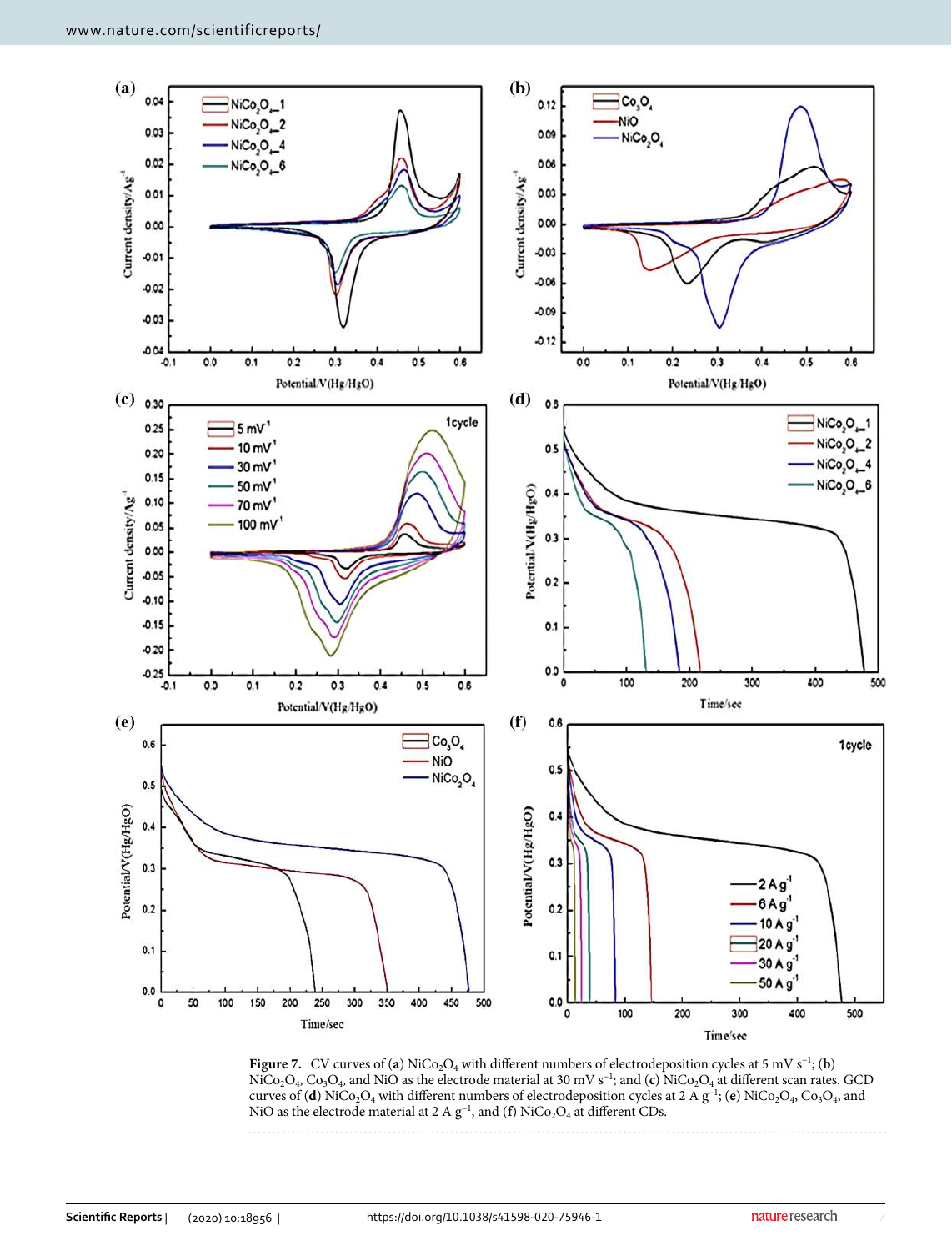

<span id="page-7-0"></span>**Figure 8.** (a) Specific capacitance of  $\text{NiCo}_2\text{O}_4$  with different numbers of electrodeposition cycles at different CDs. (**b**) Specific capacitance of  $\text{NiCo}_2\text{O}_{4-1}$ , NiO, and  $\text{Co}_3\text{O}_4$  at different CDs.

$$
E = 1/2(C \times \Delta V^2)
$$
 (2)

<span id="page-7-2"></span><span id="page-7-1"></span>
$$
P = 3600 (E/\Delta t) \tag{3}
$$

where Δ*V, C,* and Δ*t* are the potential drop during discharge, specific capacitance derived from the charge–discharge calculations, and full discharge duration, respectively.

Figure [12](#page-10-0) depicts the power and energy density plot (Ragone plot) of the devices at different charge–discharge rates. The calculated energy densities of the  $\rm NiCo_2O_4/CNT$  ASC were 42.25, 41.43, 29.25, 23.73, and 19.16 W h kg<sup>−</sup>1 at power densities of 298.79, 596.66, 1196.52, 2966.29, and 5796.04 W kg−1, respectively. These findings indicate that the ASC device attained a greater energy density than reported devices, such as col-loidal quantum dots/NiCo<sub>2</sub>O4/activated carbon (AC) (27.8 W h kg<sup>−1</sup> at 128 W kg<sup>−1</sup>)<sup>[48](#page-12-5),[49](#page-12-6)</sup>, NiCo<sub>2</sub>O<sub>4</sub>-reduced graphene oxide/AC (23.32 W h kg<sup>−1</sup> at 324.9 kW kg<sup>−1)[50](#page-12-7)</sup>, Ni<sub>x</sub>Co<sub>1−x</sub> LDH−zinc tin oxide/AC (23.7 W h kg<sup>−1</sup> at 284.2 W kg<sup>-1</sup>)<sup>[51](#page-12-8)</sup>, and CoO@polypyrrole/AC (43.5 W h kg<sup>-1</sup> at 87.5 W kg<sup>-1</sup>)<sup>[52](#page-12-9)</sup>.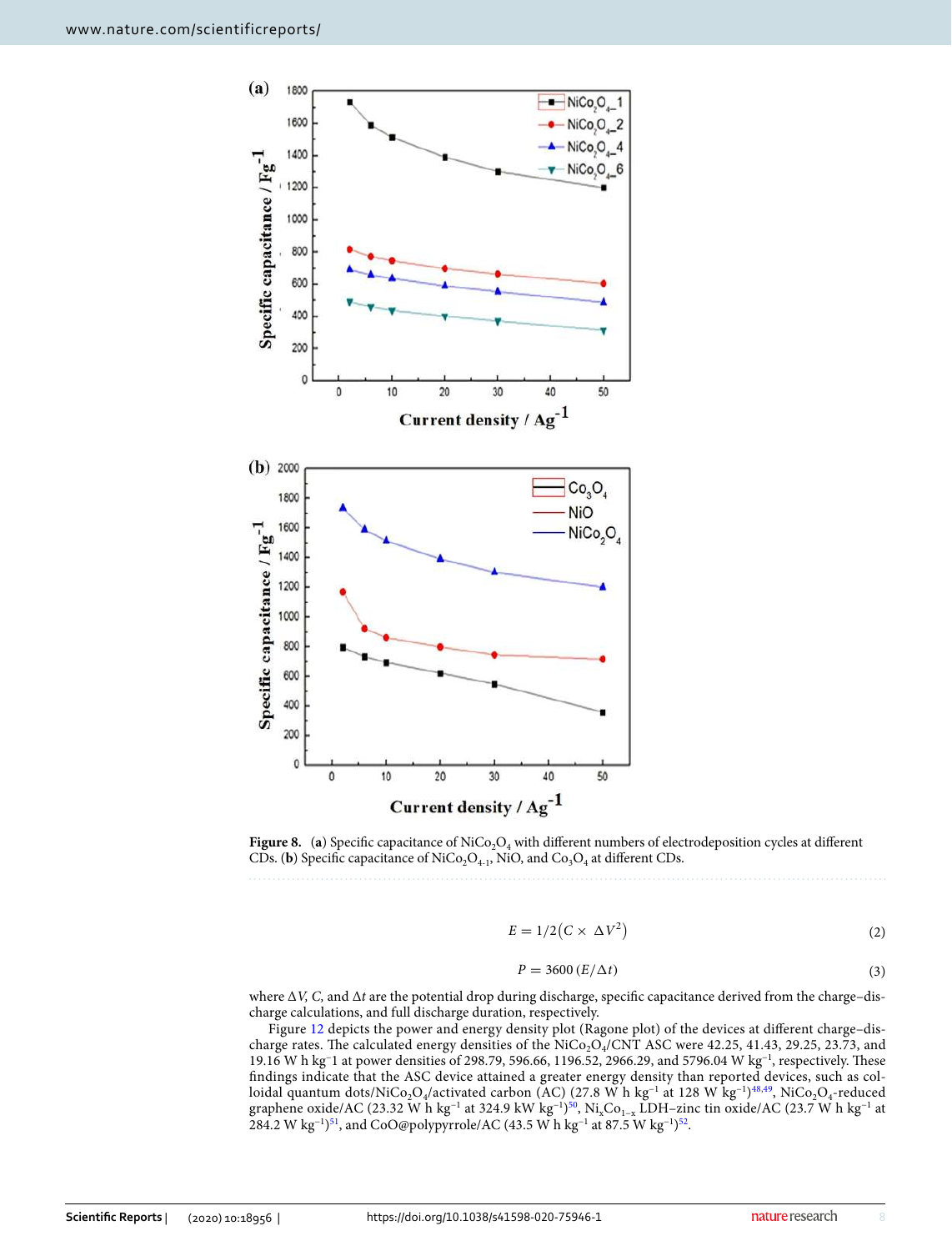

<span id="page-8-0"></span>**Figure 9.** Nyquist impedance plots of (**a**) NiCo<sub>2</sub>O<sub>4</sub> with different numbers of deposition cycles and (**b**)  $NiCo<sub>2</sub>O<sub>4</sub>$ , NiO, and  $Co<sub>3</sub>O<sub>4</sub>$ .



<span id="page-8-1"></span>Figure 10. Cycling stability and Coulombic efficiency of the NiCo<sub>2</sub>O<sub>4</sub> electrode at a CD of 30 A  $g^{-1}$  for 3500 cycles.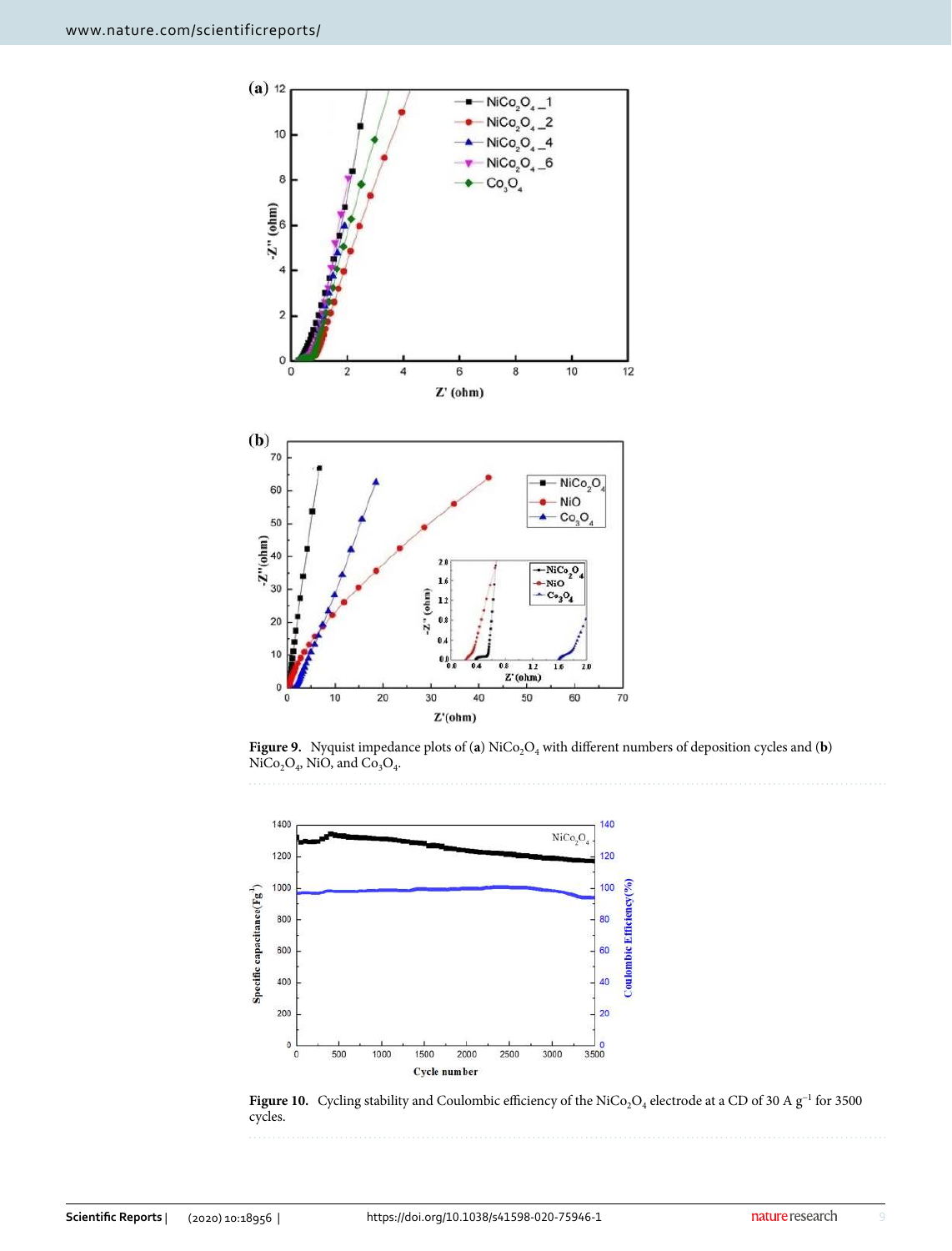

<span id="page-9-0"></span>**Figure 11.** (**a**) CV curves of the ASC device. (**b**) Charge–discharge curves of the ASC device. The embedded picture is a schematic of the ASC device.

### **Conclusions**

In summary, NiCo<sub>2</sub>O<sub>4</sub> was synthesised on nickel foam via electrodeposition. NiCo<sub>2</sub>O<sub>4</sub> was found to have superior specific capacitances of 1734.9 and 1201.8 F g<sup>-1</sup> at CDs of 2 and 50 A g<sup>-1</sup>, respectively, with great cycling stability (only 12.7% loss after 3500 cycles). Furthermore, a high performance solid-state ASC was built utilising NiCo<sub>2</sub>O<sub>4</sub> and CNTs as the anode and cathode, respectively, and the solid-state polyvinyl alcohol–KOH gel as an electrolyte. A specific capacitance of 212.47 F g−1 was attained at a 0.5 A g−1 CD. Moreover, the ASC exhibited a high energy density (42.25 W h kg−1) at a 298.79 W kg−1 power density and a high power density (5,796.04 W kg−1) at a 19.16 W h kg−1 energy density.

# **Materials and methods**

**Preparation of nickel cobaltite.** The electrochemical deposition was carried out at ambient temperature to synthesize  $\rm{NiCo_2O_4}$  nanosheets onto nickel foam in a 3-electrode cell in which nickel foam, saturated calomel, and Pt foil utilized as working, reference, and counter electrodes, respectively. Nickel–Cobalt layered double hydroxide precursor was deposited over nickel foam in an aqueous mixed electrolyte of 2 mM cobalt nitrate and 1 mM nickel nitrate using a ZIVE SP2 electrochemical workstation.

Versatile numbers of cycles like 1, 2, 4, and 6 cycles were selected for electrodeposition of working electrodes with the potential of − 1.2–0.5 V (vs. SCE). The nickel foams were ultrasonically cleaned and rinsed three times with distilled water and ethanol after electrodeposition and then dried at ambient temperature. Then, the electrodeposited working electrodes was placed in a muffle furnace and annealed for two hours at 300 °C, to transform the coating into interconnected mesoporous  $\rm{NiCo_2O_4}$  nanosheets; it was carefully weighed after annealing (Fig. [1\)](#page-1-0). The obtained NiCo<sub>2</sub>O<sub>4</sub> specimens are called as NiCo<sub>2</sub>O<sub>4</sub>\_*n* (where *n* is the number of cycles, *n* = 1, 2, 4, and 6), and henceforth "NiCo<sub>2</sub>O<sub>4</sub>" denotes the  $n=1$  sample when NiCo<sub>2</sub>O<sub>4</sub> is compared with other materials.

**Preparation of flexible solid electrolyte.** The solution-casting technique was used to prepare the potassium hydroxide and PVA polymer electrolyte. 2 g of polyvinyl alcohol was added into 30 ml of double-distilled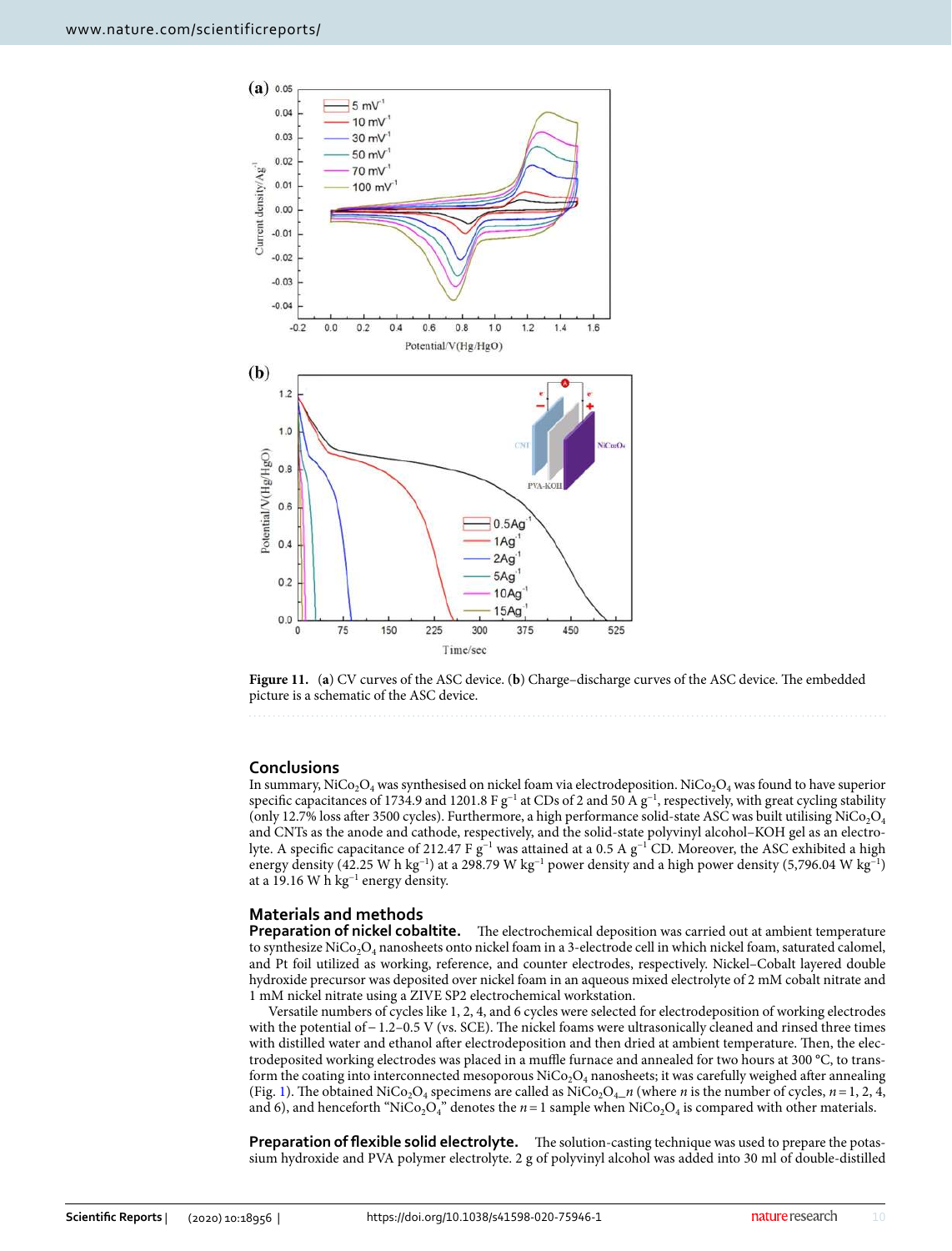

<span id="page-10-0"></span>

water and stirred for three hours at 80 °C. Then 6 M potassium hydroxide was mixed the prepared solution with agitation at room temperature for 3 h. After dissolution was complete, the final mixture was constantly agitated until a homogeneous viscous product was obtained. Finally, to attain a jelly electrolyte, the mixture was transferred to an oven (vacuum) and kept at 70 °C overnight.

**Characterization of NiCo2O<sup>4</sup> .** The morphology and microstructure of specimens were examined by FESEM (FESEM, LEO-1550) equipped with EDS at a 5 kV applied voltage. XRD tests were carried out (Bruker D8 Advance X-ray diffractometer) with Cu K- $\alpha$  radiation ( $\lambda$  = 0.154056 nm) at 30 mA and 40 kV. The speed of scanning was 5° min−1 with 0.02° steps. Elemental mapping (FEI Talos microscope operating at a 200 kV accelerating voltage), high-angle annular dark-field scanning, and TEM (HAADF-STEM-EDS) were used to characterize the specimens. Thermo VG Escalab 250 photoelectron spectrometer was used for XPS analysis. The pore structures were evaluated by  $N^2$  adsorption at 77 Kusing volumetric equipment (Quantachrome AS-1-MP) after pre-evacuation for 2 h at 423 K while maintaining a base pressure of 10–4 Pa.

**Electrochemical characterizations.** The electrochemical characterizations containing electrochemical impedance spectroscopy (EIS), galvanostatic charge–discharge (GCD), and cyclic voltammetry (CV) were carried out in a conventional three-electrode configuration at ambient temperature in which the  $\rm NiCo_2O_4$  on  $\rm Ni$ foam electrode was utilized as the working electrode, and a Hg/HgO and Pt foil were the reference and counter electrodes. The electrochemical characterizations were done using a 6 M potassium hydroxide solution with the aid of ZIVE SP2 workstation (10 μHz–4 MHz). The voltage range was from 0 to 0.6 V vs. Hg/HgO for the  $\rm NiCo_2O_4$  electrode. To examine the energy storage performance of the working electrode for practical applica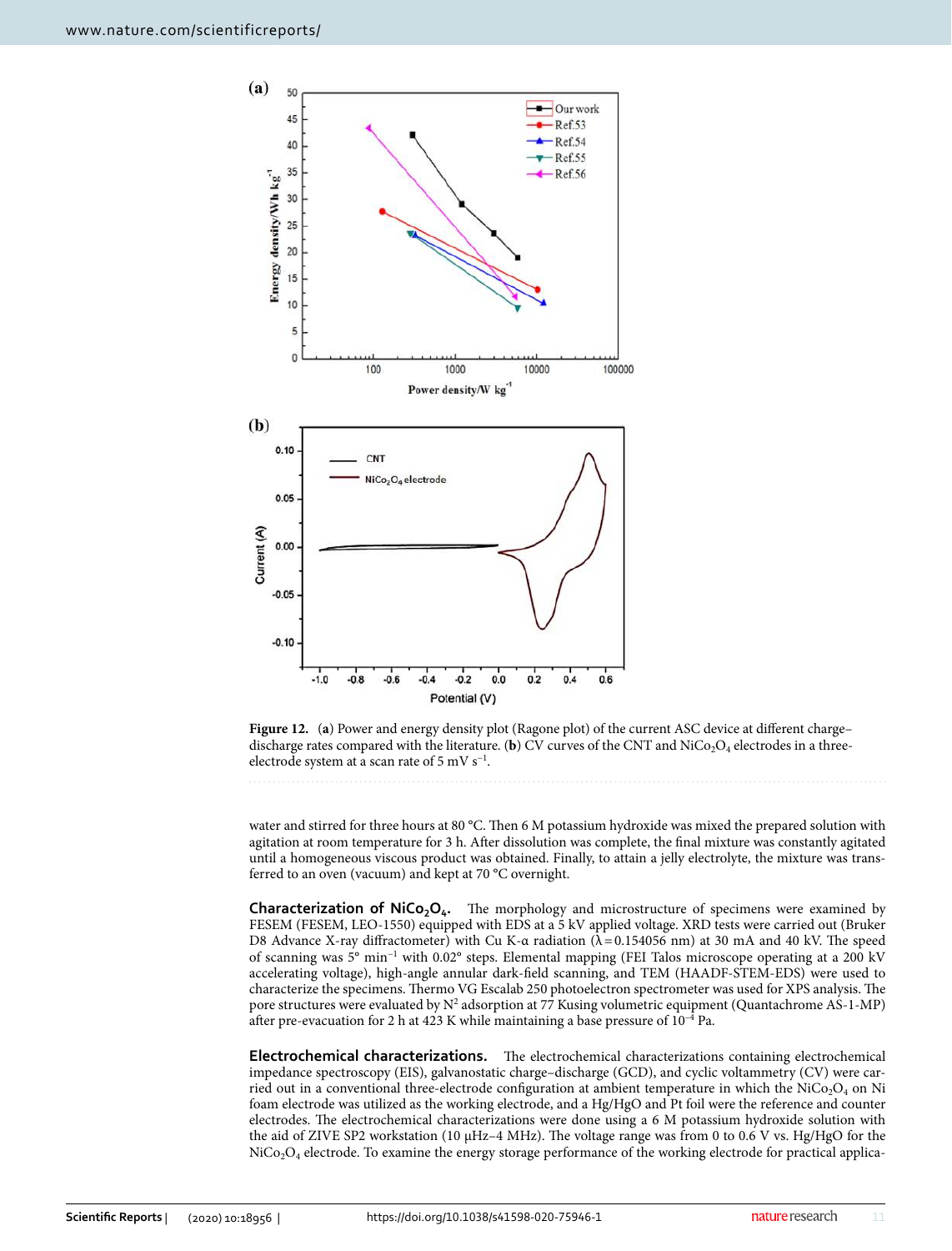tion, the anode electrode material was nickel cobalt oxide, and the cathode electrode material was carbon nanotubes (CNTs). The voltage range was from 0 to 1.5 V vs. Hg/HgO for the CNT electrode.

Received: 17 November 2019; Accepted: 10 September 2020

#### <span id="page-11-0"></span>**References**

- <span id="page-11-29"></span><span id="page-11-10"></span><span id="page-11-9"></span><span id="page-11-8"></span><span id="page-11-7"></span><span id="page-11-6"></span><span id="page-11-5"></span><span id="page-11-4"></span><span id="page-11-3"></span><span id="page-11-2"></span><span id="page-11-1"></span> 1. Choi, H. J. *et al.* Graphene for energy conversion and storage in fuel cells and supercapacitors. *Nano Energy* **4**, 534–551 (2012).
	- 2. Qiu, K. *et al.* Mesoporous, hierarchical core/shell structured  $ZnCo_2O_4/MnO_2$  nanocone forests for high-performance supercapacitors. *Nano Energy* **11**, 687–696 (2015).
	- 3. Dubal, D. P., Ayyad, O., Ruiz, V. & Gomez-Romero, P. Hybrid energy storage: The merging of battery and supercapacitor chemistries. *Chem. Soc. Rev.* **44**, 1777–1790 (2015).
	- 4. Puthusseri, D., Aravindan, V., Madhavi, S. & Ogale, S. 3D micro-porous conducting carbon beehive by single step polymer carbonization for high performance supercapacitors: The magic of in situ porogen formation. *Energ. Environ. Sci.* **7**, 728–735 (2014).
	- 5. Lu, X. *et al.* High energy density asymmetric quasi-solid-state supercapacitor based on porous vanadium nitride nanowire anode. *Nano Lett.* **13**, 2628–2633 (2013).
	- 6. Largeot, C. *et al.* Relation between the ion size and pore size for an electric double-layer capacitor. *J. Am. Chem. Soc.* **130**, 2730–2731  $(2008)$ .
	- 7. Kandalkar, S., Dhawale, D., Kim, C. K. & Lokhande, C. Chemical synthesis of cobalt oxide thin film electrode for supercapacitor application. *Synth. Metals* **160**, 1299–1302 (2010).
	- 8. Wang, C., Sun, P., Qu, G., Yin, J. & Xu, X. Nickel/cobalt based materials for supercapacitors. *Chin. Chem. Lett.* **29**, 1731–1740  $(2018)$ .
	- 9. Wang, C. *et al.* NiCo(2)O(4)-Based Supercapacitor Nanomaterials. *Nanomaterials-Basel* **7**, 1–23 (2017).
	- 10. Wu, H. B., Pang, H. & Lou, X. W. D. Facile synthesis of mesoporous  $Ni0.3Co_{2.7}O_4$  hierarchical structures for high-performance supercapacitors. *Energ. Environ. Sci.* **6**, 3619–3626 (2013).
	- 11. Yuan, C. *et al.* Ultrathin mesoporous NiCo<sub>2</sub>O<sub>4</sub> nanosheets supported on Ni foam as advanced electrodes for supercapacitors. *Adv. Funct. Mater.* **22**, 4592–4597 (2012).
	- 12. Shen, L., Yu, L., Yu, X. Y., Zhang, X. & Lou, X. W. Self-templated formation of uniform  $NiCo<sub>2</sub>O<sub>4</sub>$  hollow spheres with complex interior structures for lithium-ion batteries and supercapacitors. *Angew. Chem. Int. Edit.* **54**, 1868–1872 (2015).
	- 13. Li, H. *et al.* Electrodeposited NiCo layered double hydroxides on titanium carbide as a binder-free electrode for supercapacitors. *Electrochim. Acta* **261**, 178–187 (2018).
	- 14. Kim, J. G., Pugmire, D., Battaglia, D. & Langell, M. Analysis of the NiCo<sub>2</sub>O<sub>4</sub> spinel surface with Auger and X-ray photoelectron spectroscopy. *Appl. Surf. Sci.* **165**, 70–84 (2000).
	- 15. Chen, X. *et al.* Electrodeposited nickel aluminum-layered double hydroxide on  $Co<sub>3</sub>O<sub>4</sub>$  as binder-free electrode for supercapacitor. *J. Mater. Sci. Mater. Electron.* **30**, 2419–2430 (2019).
	- 16. Wu, P. et al. A low-cost, self-standing NiCo<sub>2</sub>O<sub>4</sub>@CNT/CNT multilayer electrode for flexible asymmetric solid-state supercapacitors. *Adv. Funct. Mater.* **27**, 1702160 (2017).
	- 17. Li, Y., Tang, F., Wang, R., Wang, C. & Liu, J. Novel dual-ion hybrid supercapacitor based on a NiCo2O4 nanowire cathode and MoO2–C nanofilm anode. *ACS Appl. Mater. Inter.* **8**, 30232–30238 (2016).
	- 18. Wang, N. *et al.* Electrodeposition preparation of NiCo<sub>2</sub>O<sub>4</sub> mesoporous film on ultrafine nickel wire for flexible asymmetric supercapacitors. *Chem. Eng. J.* **345**, 31–38 (2018).
	- 19. Liu, Y. *et al.* Molecular design of mesoporous NiCo<sub>2</sub>O<sub>4</sub> and NiCo<sub>2</sub>S<sub>4</sub> with sub-micrometer-polyhedron architectures for efficient pseudocapacitive energy storage. *Adv. Funct. Mater.* **27**, 1701229 (2017).
	- 20. Huang, Y. Y. *et al*. Graphene quantum dots-induced morphological changes in CuCo<sub>2</sub>S<sub>4</sub> nanocomposites for supercapacitor electrodes with enhanced performance. *Appl. Surf. Sci.* **463**, 498–503 (2019).
	- 21. Dong, Y., He, K., Yin, L. & Zhang, A. A facile route to controlled synthesis of  $Co_3O_4$  nanoparticles and their environmental catalytic properties. *Nanotechnology* **18**, 435602 (2007).
	- 22. Xu, J. M., Wang, X. C. & Cheng, J. P. Supercapacitive performances of ternary CuCo<sub>2</sub>S<sub>4</sub> sulfides. *ACS Omega* 5, 1305-1311 (2020).
	- 23. Zangari, G. Electrodeposition of alloys and compounds in the era of microelectronics and energy conversion technology. *Coatings* **5**, 195–218 (2015).
	- 24. Chen, W., Xia, C. & Alshareef, H. N. One-step electrodeposited nickel cobalt sulfide nanosheet arrays for high-performance asymmetric supercapacitors. *ACS Nano* **8**, 9531–9541 (2014).
	- 25. Wang, X. *et al.* Fiber-based flexible all-solid-state asymmetric supercapacitors for integrated photodetecting system. *Angew. Chem.* **126**, 1880–1884 (2014).
	- 26. Sennu, P., Aravindan, V. & Lee, Y. S. High energy asymmetric supercapacitor with  $1D@2D$  structured NiCo<sub>2</sub>O<sub>4</sub>@Co<sub>3</sub>O<sub>4</sub> and jackfruit derived high surface area porous carbon. *J. Power Sources* **306**, 248–257 (2016).
	- 27. Zhao, J., Li, Z., Zhang, M., Meng, A. & Li, Q. Direct growth of ultrathin  $\rm{NiCo_2O_4/NiO}$  nanosheets on SiC nanowires as a freestanding advanced electrode for high-performance asymmetric supercapacitors. *ACS Sustain. Chem. Eng.* **4**, 3598–3608 (2016).
	- 28. Yedluri, A., Araveeti, E. & Kim, H. J. Facilely synthesized NiCo<sub>2</sub>O<sub>4</sub>/NiCo<sub>2</sub>O<sub>4</sub> nanofile arrays supported on nickel foam by a hydrothermal method and their excellent performance for high-rate supercapacitance. *Energies* **12**, 1308 (2019).
	- 29. Yedluri, A. K. & Kim, H.-J. Wearable super-high specific performance supercapacitors using a honeycomb with folded silk-like composite of NiCo<sub>2</sub>O<sub>4</sub> nanoplates decorated with NiMoO<sub>4</sub> honeycombs on nickel foam. *Dalton Trans*. **47**, 15545 (2018).
	- 30. Yedluri, A. K. & Kim, H.-J. Preparation and electrochemical performance of  $\rm{NiCo_2O_4}$   $\rm{eNiCo_2O_4}$  composite nanoplates for high performance supercapacitor applications. *New J. Chem.* **42**, 19971 (2018).
	- 31. Fan, Z. et al. Asymmetric supercapacitors based on graphene/MnO<sub>2</sub> and activated carbon nanofiber electrodes with high power and energy density. *Adv. Funct. Mater.* **21**, 2366–2375 (2011).
- <span id="page-11-22"></span><span id="page-11-21"></span><span id="page-11-20"></span><span id="page-11-19"></span><span id="page-11-18"></span><span id="page-11-17"></span><span id="page-11-16"></span><span id="page-11-15"></span><span id="page-11-14"></span><span id="page-11-13"></span><span id="page-11-12"></span><span id="page-11-11"></span>32. Huang, L. et al. Nickel-cobalt hydroxide nanosheets coated on NiCo<sub>2</sub>O<sub>4</sub> nanowires grown on carbon fiber paper for high-performance pseudocapacitors. *Nano Lett.* **13**, 3135–3139 (2013).
- <span id="page-11-23"></span>33. Yan, J. et al. Advanced asymmetric supercapacitors based on Ni(OH)<sub>2</sub>/graphene and porous graphene electrodes with high energy density. *Adv. Funct. Mater.* **22**, 2632–2641 (2012).
- <span id="page-11-24"></span>34. Leng, X. *et al.* Ultrathin mesoporous NiCo<sub>2</sub>O<sub>4</sub> nanosheet networks as high-performance anodes for lithium storage. ChemPlusChem **80**, 1725–1731 (2015).
- <span id="page-11-25"></span>35. Mo, Y. *et al.* Three-dimensional NiCo<sub>2</sub>O<sub>4</sub> nanowire arrays: preparation and storage behavior for flexible lithium-ion and sodiumion batteries with improved electrochemical performance. *J. Mater. Chem. A* **3**, 19765–19773 (2015).
- <span id="page-11-26"></span> 36. Wang, H., Gao, Q. & Jiang, L. Facile approach to prepare nickel cobaltite nanowire materials for supercapacitors. *Small* **7**, 2454–2459 (2011).
- <span id="page-11-27"></span>37. Jiang, S. *et al.* A facile enhancement in battery-type of capacitive performance of spinel NiCo<sub>2</sub>O<sub>4</sub> nanostructure via directly tuning thermal decomposition temperature. *Electrochim. Acta* **191**, 364–374 (2016).
- <span id="page-11-28"></span>38. Lin, X. *et al.* Synthesis and characterization of cobalt hydroxide carbonate nanostructures. *RSC Adv.* **7**(74), 46925–46931 (2017).